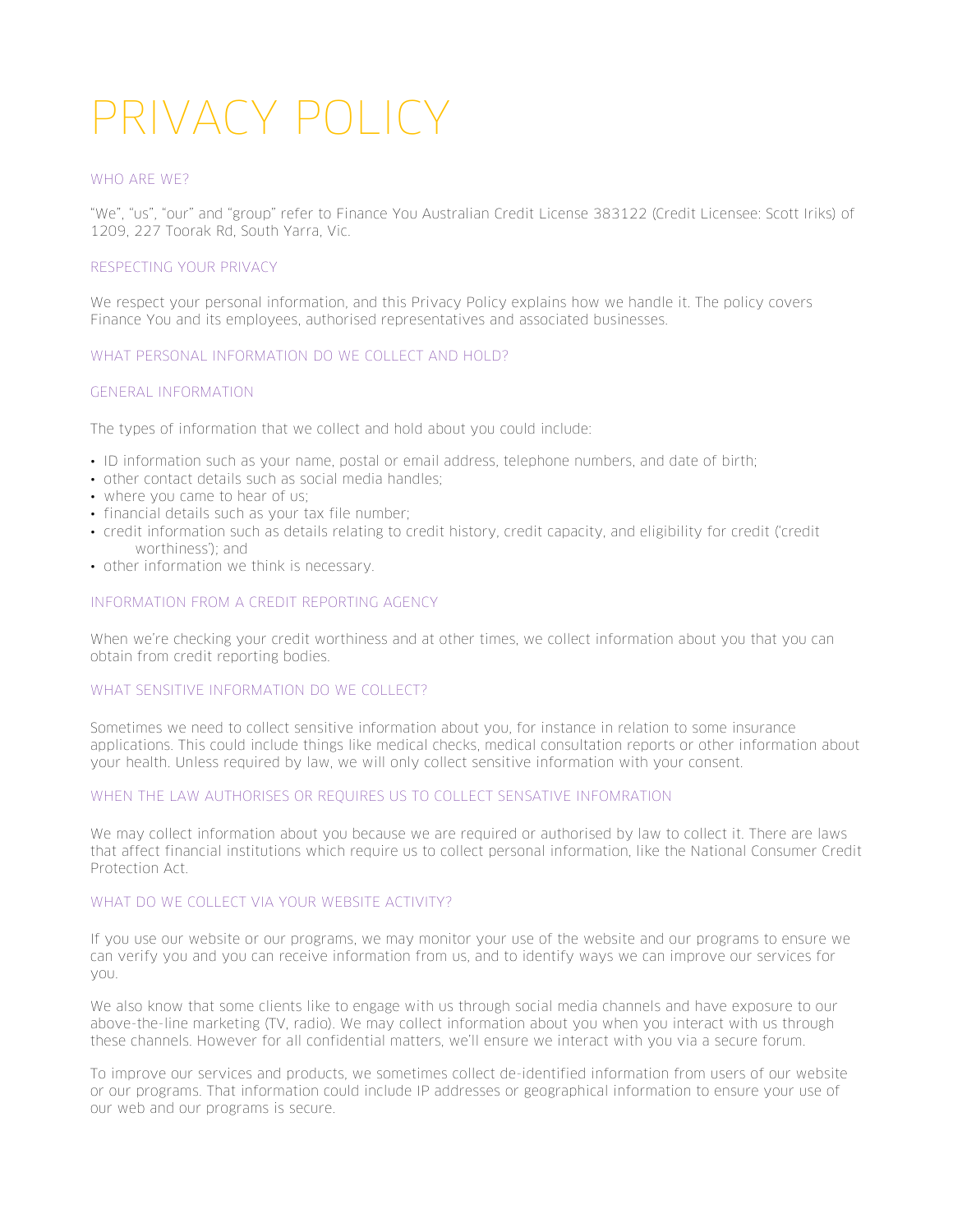We also collect de-identified information if you use our website or our programs. Although the information collected does not identify an individual, it does provide us with useful statistics so that we can analyse and improve our web services and programs. If you disclose information through our websites, you may receive cookies, which are data that a website transfers to a user's hard drive for record-keeping purposes. Cookies can facilitate a user's ongoing access to and use of a website.

The cookies allow us to track website usage patterns and to compile data that can help us improve our web content.

If you do not want us to collect information by use of cookies, there is a simple procedure available in most browsers that allows you to deny cookies. However, please note cookies may be necessary for us to provide some web-based features; like services for which a person must register.

# HOW DO WE COLLECT YOUR PERSONAL INFORMATION?

We understand that your personal information needs to be looked after and isn't something you leave lying around for just anybody to take. Unless it's unreasonable or impracticable, we will try to collect personal information directly from you (referred to as 'solicited information'). For this reason, it's important that you help us to do this and keep your contact details up-to-date.

There are many ways we seek information from you. We might collect your information when:

- An Authorised Credit Representative fills out an application (a Finance Application) and information supporting the Finance Application. That information may include a credit report about you that you obtain for us;
- A Broker fills out an application (a Broker Application) and information supporting the Broker Application. That information may include a credit report about you that you obtain for us;
- A Loan Writer/Employee fills out an application for accreditation (Accreditation Application) to present loan applications to our panel lenders on the Broker's behalf and information supporting the Accreditation Application;

Also, we might collect your information when you've given us a call or used our websites or our programs. We also find using electronic means, such as email or SMS, a convenient way to communicate with you and to verify your details.

# HOW WE COLLECT YOUR INFORMATION FROM OTHER SOURCES

Sometimes we collect information about you from other sources. We do this only if it's necessary to do so. Instances of when we may need to include where:

- we can't get hold of you and we rely on publicly available information to update your contact details;
- we need information from an insurer about an insurance application you make through us; and

• at your request, we exchange information with your legal or financial advisers or other representatives. Also:

- we may obtain information from the Police or from ASIC or other government authorities to check your probity and use it to assess the broker application or the credit representative application;
- we may obtain information from financial institutions on the Aggregator's panel of financial institutions relating to application conversion ratios, application submission quality and use of online services;
- we may ask for other information from you from time to time to enable us to improve our services to you.

# WHAT IF YOU DON'T WANT TO PROVIDE US WITH PERSONAL INFORMATION

If you don't provide your personal information to us, we may not be able to:

- consider a Finance Application;
- provide you with the product or service you want;
- manage or administer your product or service;
- verify your identity or protect against fraud; or
- let you know about other products or services from across the Group that might better meet your financial, ecommerce or lifestyle needs.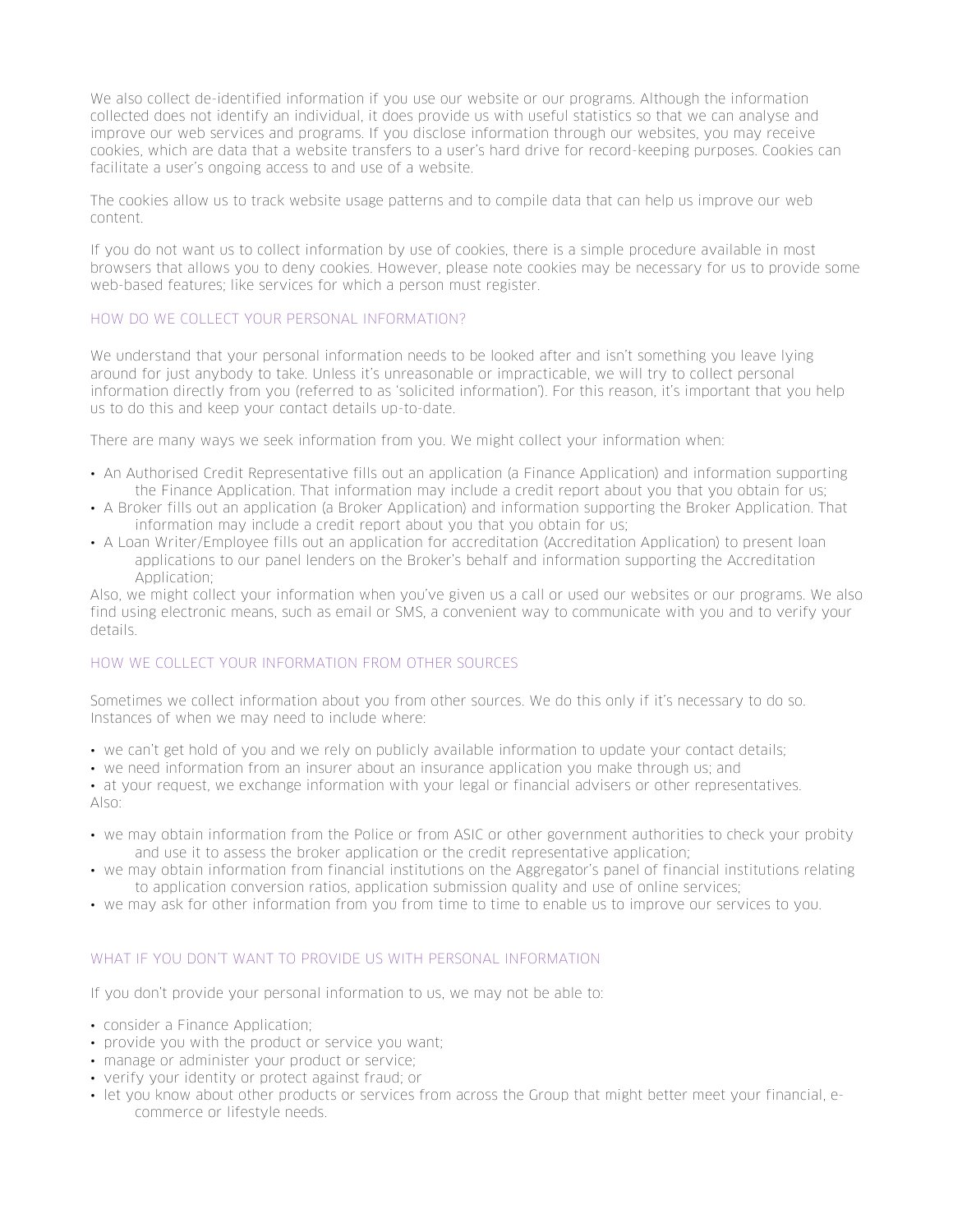# HOW WE COLLECT AND HOLD YOUR PERSONAL INFORMATION

We will collect your credit information from details included in a Finance Application. In addition to what we say above about collecting information from other sources, other main sources for collecting credit information are:

- other credit providers;
- your referees;
- your agents and other representatives like your accountants or solicitors;
- bodies that issue identification documents to help us check your identity; and
- our service providers involved in helping us to provide credit or to administer credit, including our debt collectors and our legal advisers.

### WHAT DO WE DO WHEN WE GET INFORMATION WE DIDN'T ASK FOR

Where we receive unsolicited personal information about you, we will check whether that information is reasonably necessary for our functions or activities. If it is, we'll handle this information the same way we do with other information we seek from you. If not, we'll destroy or de-identify it.

## HOW DO WE TAKE CAR OF YOUR PERSONAL INFORMATION?

We store information in different ways, including in paper and electronic form. The security of your personal information is important to us and we take reasonable steps to protect it from misuse, interference and loss, and from unauthorised access, modification or disclosure. Some of the ways we do this are:

- confidentiality requirements of our employees;
- document storage security policies;
- security measures for access to our systems;
- only giving access to personal information to a person who is verified to be able to receive that information;
- control of access to our buildings; and
- electronic security systems, such as firewalls and data encryption on our websites.

We can store personal information physically or electronically with third party data storage providers. Where we do this, we use contractual arrangements to ensure those providers take appropriate measures to protect that information and restrict the uses to which they can put that information.

#### WHAT HAPPENS IF WE NO LONGER NEED YOUR PERSONAL INFORMATION?

We'll only keep your information for as long as we require it for our purposes. We're also required to keep some of your information for certain periods of time under law, such as the Corporations Act. When we no longer require your information, we'll ensure that your information is destroyed or de-identified.

# WHAT ARE THE MAIN REASONS WE COLLECT AND HOLD YOUR PERSONAL INFORMATION?

Because we offer a range of services and products, collecting your personal information allows us to provide you with the products and services you've asked for. This means we can use your information to:

- provide you with information about products and services;
- consider a Credit Representative's or a Broker's request for products and services, including eligibility for those products and services;
- process a Finance Application

# CAN WE USE YOUR INFORMATION FOR MARKETING?

We like to share what we know about our products with you. We may use or disclose your personal information to let you know about products and services through Finance You affliated partners that might better serve your financial, e-commerce and lifestyle needs, or running competitions or promotions and other opportunities in which you may be interested. We may conduct these marketing activities via email, telephone, SMS, iM, mail, or any other electronic means.

We may also market our products to you through third party channels (such as social networking sites). You may opt out of any marketing at any time by contacting as by email info@financeyou.com.au or selecting the 'Opt Out'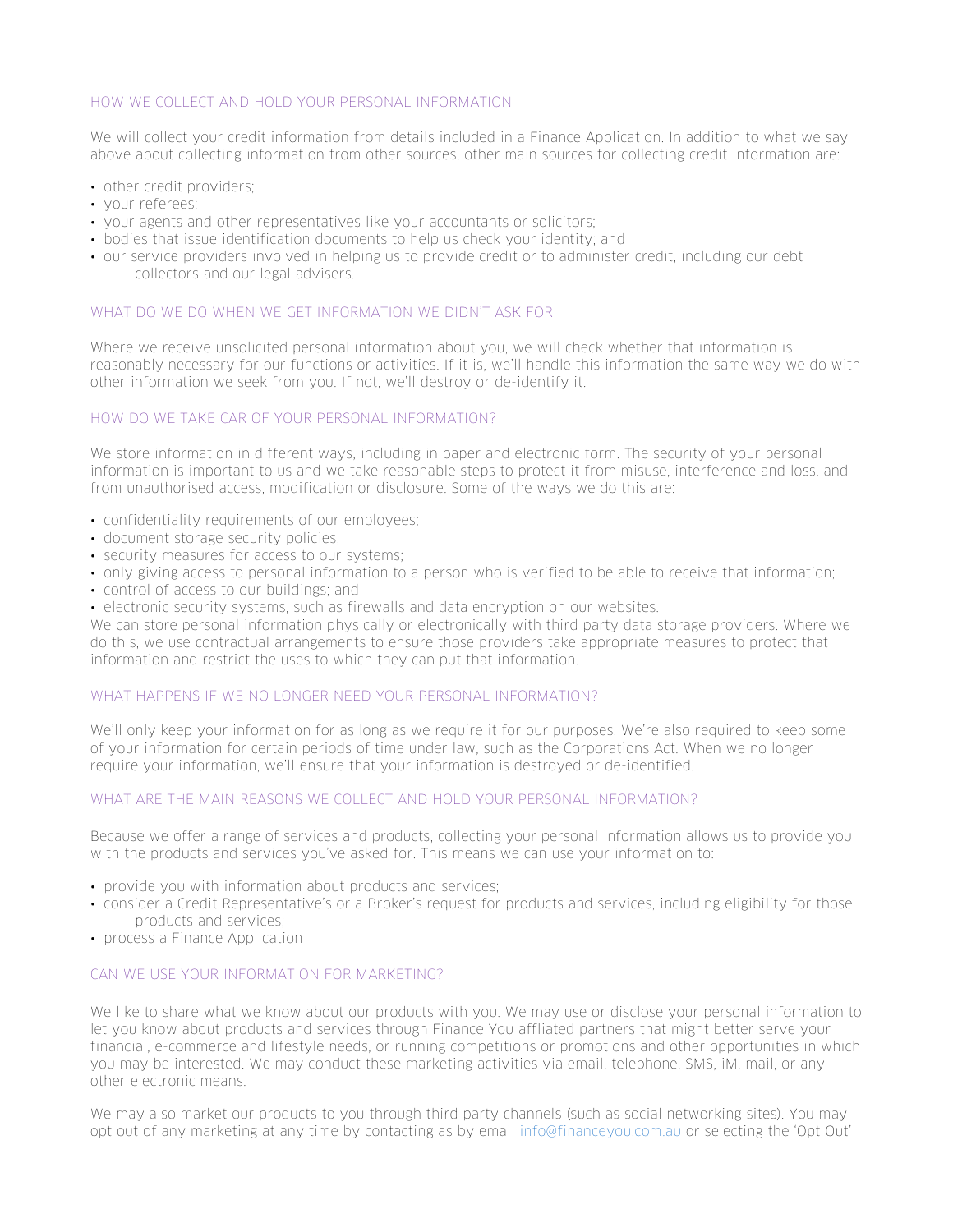option where available. Where we market to prospective clients, we are happy to let them know how we obtained their information and will provide easy to follow opt-outs.

With your consent, we may disclose your personal information to third parties such as brokers or agents, or for the purpose of connecting you with other businesses or clients.

# YES, YOU CAN OPT OUT AT ANY TIME

You can let us know at any time if you no longer wish to receive direct marketing offers from Finance You.

# WHAT ARE OTHER WAYS WE COLLECT YOUR PERSONAL INFORMATION?

We've just told you some of the main reasons why we collect your information, so here's some more insight into the ways we use your personal information including:

- giving you information about a product or service;
- considering whether you are eligible for a product or service;
- processing your application and providing you with a product or service;
- administering the product or service we provide you, which includes answering your requests and complaints, varying products and services and managing our relevant product portfolios;
- identifying you or verifying your authority to act;
- telling you about other products or services that may be of interest to you, or running competitions and other promotions (this can be via email, telephone, SMS, iM, mail, or any other electronic means including via social networking forums), unless you tell us not to;
- assisting in arrangements with other organisations in relation to a product or service we make available to you;
- allowing us to run our business and perform administrative and operational tasks, such as:
- training staff;
- developing and marketing products and services;
- risk management;
- systems development and testing, including our websites and other online channels;
- undertaking planning, research and statistical analysis;
- determining whether a beneficiary will be paid a benefit;
- preventing or investigating any fraud or crime, or any suspected fraud or crime;
- as required by law, regulation or codes binding us;
- managing our relationship with you;
- managing our relationships with our panel lenders and insurance providers;
- investigating and dealing with suspected or actual unlawful activity;
- assisting in improving industry standards relating to engaging in credit activities; and
- assisting with recovering amounts owing to us; and
- for any purpose for which you have given your consent.

# WHO DO WE SHARE YOUR PERSONAL INFORMATION WITH?

To make sure we can meet your specific needs and for the purposes described in 'How we use your personal information', we sometimes need to share your personal information with others. We may share your information with other organisations for any purposes for which we may use your information.

# SHARING AT YOUR REQUEST

We may share your personal information with:

- your representative or any person acting on your behalf (for example, accountants or solicitors); and
- your referees to confirm details about you;
- where you give written consent

# SHARING WITH THIRD PARTIES

We may share your personal information with third parties outside of the Group, including: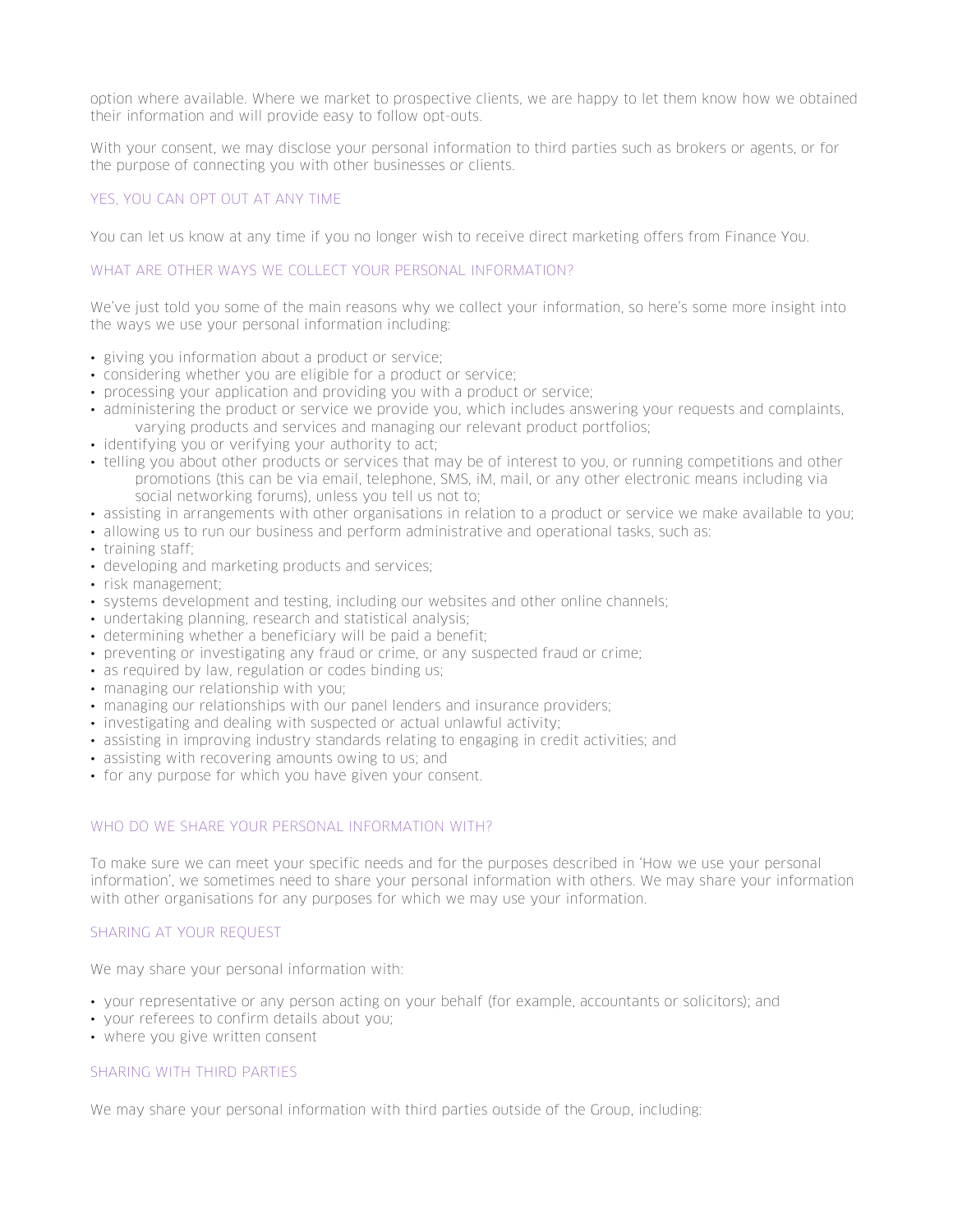- our panel lenders;
- industry bodies of which we are a member;
- those involved in providing, managing or administering the product or service we provide to you;
- authorised representatives of the Finance You who sell products or services on our behalf;
- medical professionals, medical facilities or health authorities who verify any health information you may provide;
- valuers, insurers (including lenders' mortgage insurers and title insurers) , re-insurers, claim assessors and investigators;
- brokers or referrers who refer your application or business to us;
- loyalty programme partners;
- other financial institutions, such as banks;
- organisations involved in debt collecting, including purchasers of debt;
- fraud reporting agencies (including organisations that assist with fraud investigations and organisations established to identify, investigate and/or prevent any fraud, suspected fraud, crime, suspected crime, or misconduct of a serious nature);
- organisations involved in surveying or registering a security property or which otherwise have an interest in such property;
- real estate agents;
- government or regulatory bodies (including ASIC and the Australian Tax Office) as required or authorised by law (in some instances these bodies may share it with relevant foreign authorities);
- our accountants, auditors or lawyers and other external advisers;
- guarantors and prospective guarantors of your obligations to us;
- organisations that maintain, review and develop our business systems, procedures and technology infrastructure, including testing or upgrading our computer systems;
- organisations that participate with us in payments systems including merchants, payment organisations and organisations that produce statements for us;
- our joint venture partners that conduct business with us;
- organisations involved in a corporate re-organisation or transfer of Group assets or business;
- organisations that assist with our product planning, research and development;
- mailing houses and telemarketing agencies who assist us to communicate with you;
- other organisations involved in our normal business practices, including our agents and contractors; and
- where you've given your consent.

# SHARING OUTSIDE AUSTRALIA

Finance You conducts the key functions of the business in Australia. We may store your information in cloud or other types of networked or electronic storage. As electronic or networked storage can be accessed from various countries via an internet connection, it's not always practicable to know in which country your information may be held. If your information is stored in this way, disclosures may occur in countries other than those listed.

Overseas organisations may be required to disclose information we share with them under a foreign law. In those instances, we will not be responsible for that disclosure.

# HOW DO YOU ACCESS YOUR PERSONAL INFORMATION?

We'll always give you access to your personal information unless there are certain legal reasons why we can't. You can ask us in writing to access your personal information that we hold. In some cases we may be able to deal with your request over the phone.

We will give you access to your information in the form you want it where it's reasonable and practical (such as a copy of a phone call you may have had with us). We may charge you a small fee to cover our costs when giving you access, but we'll always check with you first.

We're not always required to give you access to your personal information. Some of the situations where we don't have to give you access include when:

- we believe there is a threat to life or public safety;
- there is an unreasonable impact on other individuals;
- the request is frivolous;
- the information wouldn't be ordinarily accessible because of legal proceedings;